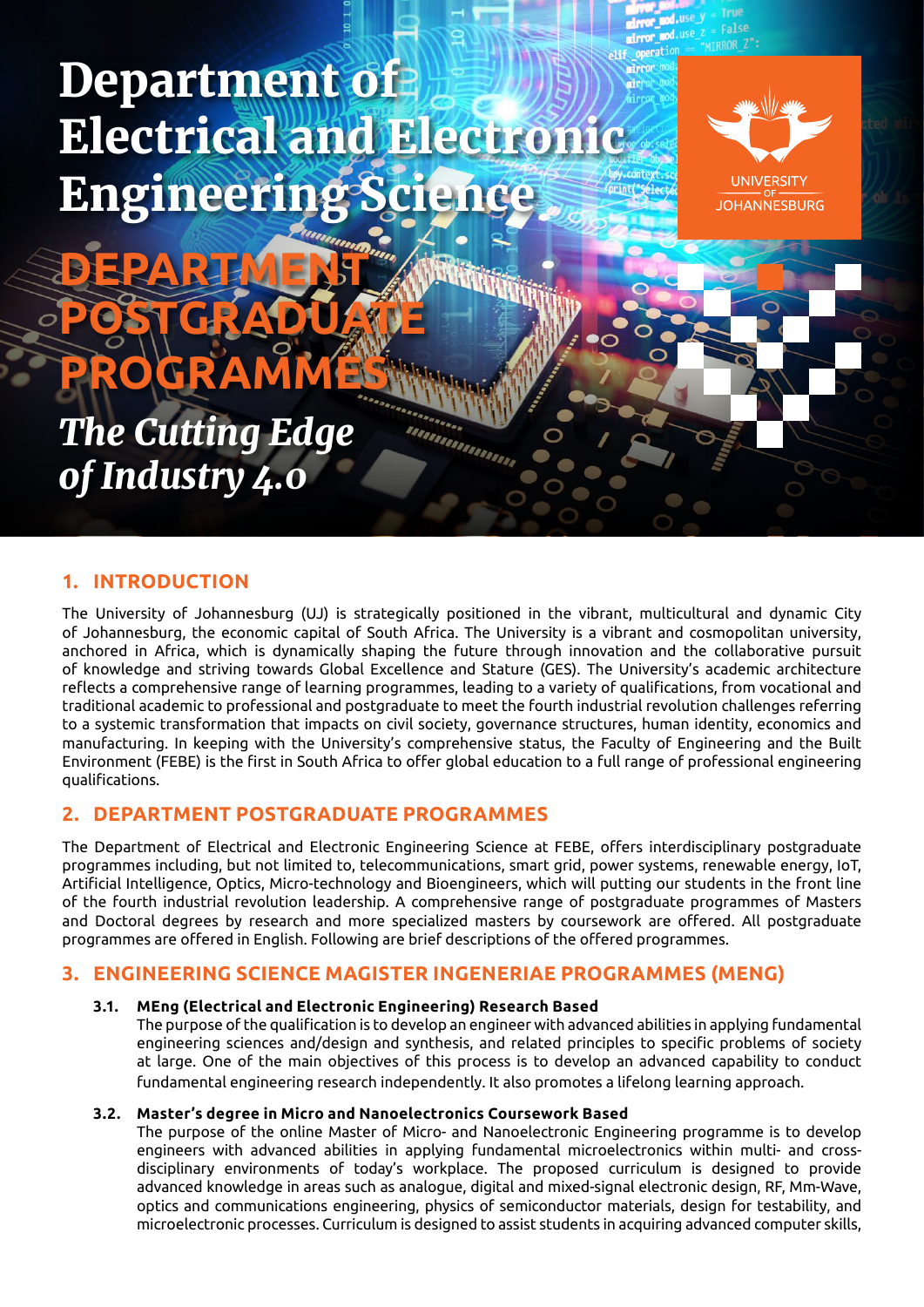including the excessive use of online resources and electronic design automation (EDA) tools. The degree includes a minor dissertation, thus promoting research and independent learning from the candidates.

#### **3.3. Master's degree in Systems Engineering Coursework Based**

The Master of Systems Engineering programme strives to develop professionals with advanced abilities in applying fundamental systems engineering sciences and related interdisciplinary principles enabling them to contribute as advanced Systems Engineers.

The Master of Systems Engineering Programme focus on the development of professionals for System Engineering leadership roles in engineering and related technology fields.

The masters degree will offer, advanced capability to conduct fundamental independent systems engineering research, the ability to apply research tools and techniques on systems engineering problems in the real-world, advanced knowledge and skills to integrate engineering and systems engineering principles to solve complex problems and the skills to conduct systems engineering activities such as systems design, planning, research and problem solution.

#### **4. ENGINEERING SCIENCE MAGISTER PHILOSOPHIAE PROGRAMMES (MPHIL) RESEARCH BASED**

The MPhil (Electrical and Electronic Engineering) degree aim is to develop an intellectual with advanced abilities in applying fundamental engineering sciences or related inter-disciplinary principles to specific problems of society at large. One of the main objectives in this process is to develop an advanced capability to conduct fundamental engineering research of an inter/intra-disciplinary nature independently. Students from different disciplines, Bachelor of Science and other science and technology engineering programmes are welcomed to join the programme.

### **5. ENGINEERING SCIENCE DOCTORAL DEGREE PROGRAMME: DOCTOR OF PHILOSOPHY (PHD)**

The aim of the qualification is to develop an engineer with advanced abilities in applying fundamental engineering sciences, design and synthesis, and related principles independently to specific problems of society at large. One of the main objectives in this process is to develop an advanced capability to conduct fundamental engineering research of an original nature. It also promotes a lifelong learning approach and an aptitude for training other students in similar fields.

#### **6. DEPARTMENT RESEARCH GROUPS AND EXPERTISE**

The department of Electrical and Electronic Engineering Science offer a variety of research groups and fields of expertise lead by academics with international stand and reputation. The table on the following page depicts, but not limited to, different research areas the department is offering.

| <b>RESEARCH GROUP</b>                                                   | <b>RESEARCH DESCRIPTION</b>                                                                                                                                  |
|-------------------------------------------------------------------------|--------------------------------------------------------------------------------------------------------------------------------------------------------------|
| Control/Power Research group                                            | The group studies the advanced control theory and apply the theory<br>into applications: Big data analysis, Renewable energy and Artificial<br>intelligence. |
| Control and Dynamics Research Group                                     | The use of control and optimisation to improve the performance of<br>engineering systems.                                                                    |
| Group for Electric Energy Processing<br>(GEEP)                          | Electric energy processing, power electronics, machine control, power<br>systems, electromagnetic compatibility                                              |
| Centre for Cyber Physical -Food,<br>Energy & Water Systems (CCP-FEWS's) | Development of systems and technologies that will lead to sustainable<br>management of food, energy and water resources                                      |
| Centre for Telecommunications                                           | Telecommunication, error correction, power-line communication and<br>network coding.                                                                         |
| <b>Centre for Smart Systems</b>                                         | Smart Communications Systems, Smart Grid and Smart homes                                                                                                     |
| Centre for Collaborative Digital<br>Networks - Liquid Telecom.          | Collaborative digital networks and digital innovation: Internet of Things,<br>Software Defined Networks, Artificial Intelligence and Serious games.          |
| Smart Cities Research Group                                             | Demand Side management and Renewable Energy                                                                                                                  |
| <b>TELKOM Centre of Excellence</b>                                      | The research of optical fibre systems and IOT systems for the<br>advancement of society.                                                                     |